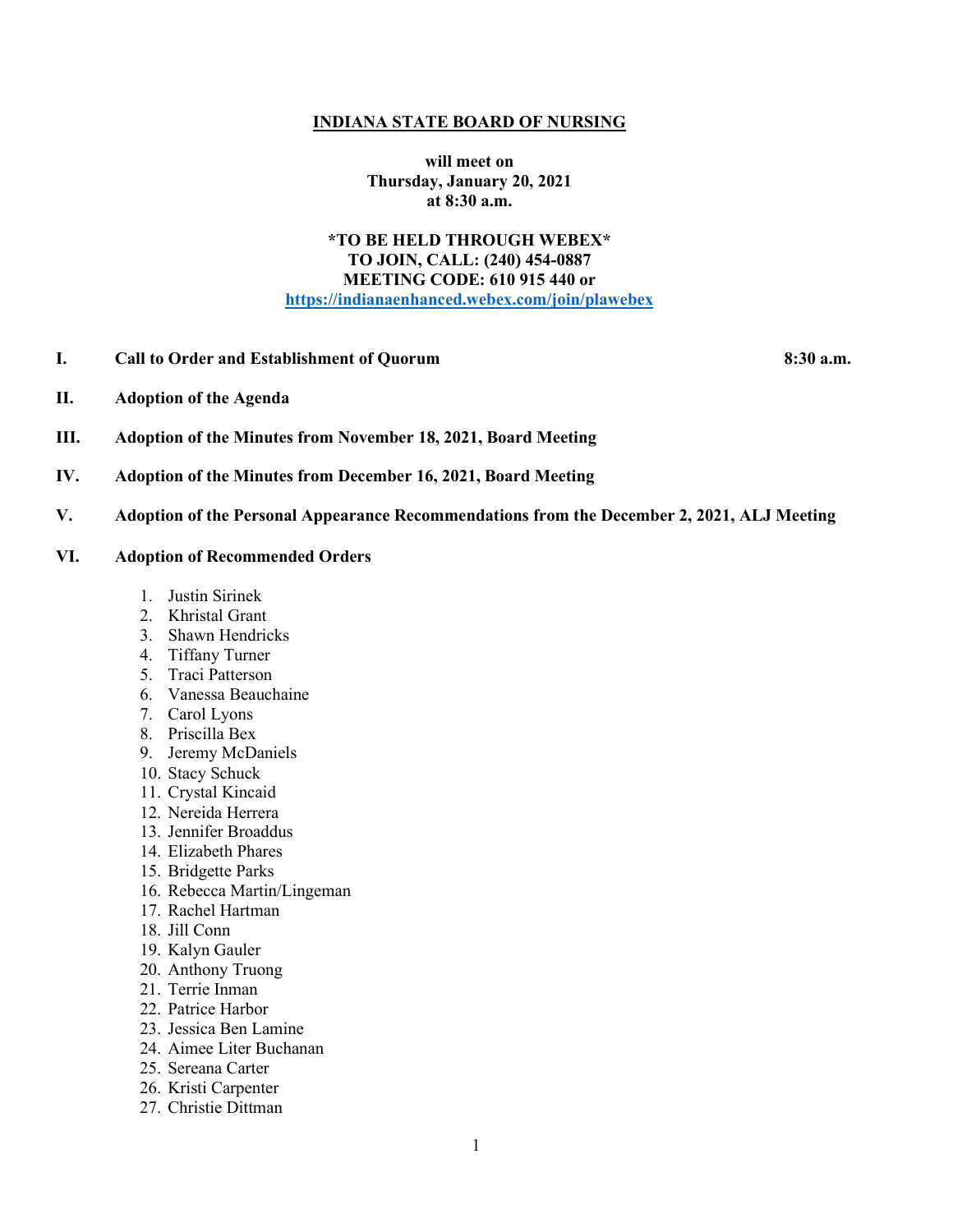# **VII. Indiana State Nurses Assistance Program**

## **VIII. Education**

- 1. St. Mary's College site visit report request to open direct entry MSN track Sue Anderson PhD, RN, FNP-BC
- 2. Purdue University site visit report Pamela Karagory DNP, MBA, RN, CNE, ANEF
- 3. Monthly written reports
	- i. Ancilla College of Marian University
		- 1. Name change to Marian University's Ancilla College effective
		- 2. Rebecca Zellers DNP, RN appointed new Assistant Dean of Nursing effective December 27, 2021 (CV attached)
	- ii. Fortis College
	- iii. Ivy Tech Community College Anderson

## **IX. Discussion Items**

- 1. OAG Report
- 2. Proposed Orders for 2016 NB 0182
- 3. Board Elections

## **X. Proposed Settlement Agreements**

- 1. Ann Pfeiffer
- 2. Kristin Borden
- 3. Angela Muscutt
- 4. Todd Squires

# **XI. Motions to Dismiss**

- 1. In the Matter of the License of Jacqueline Anderson, 28211379A Administrative Cause No. 2021 NB 0141
- 2. In the Matter of the License of Melissa Caskey, 27038922A, 28177006A Administrative Cause No. 2019 NB 0048
- 3. In the Matter of the License of Jennifer Daniel, 28221331A Administrative Cause No. 2020 NB 0250
- 4. In the Matter of the License of Lauren Drake, 28250288A Administrative Cause No. 2020 NB 0251
- 5. In the Matter of the License of Kayla Easton, 28246136A Administrative Cause No. 2021 NB 0130
- 6. In the Matter of the License of Tina England, 28167957A Administrative Cause No. 2018 NB 0324
- 7. In the Matter of the License of John Everhart, 28092467A Administrative Cause No. 2020 NB 0208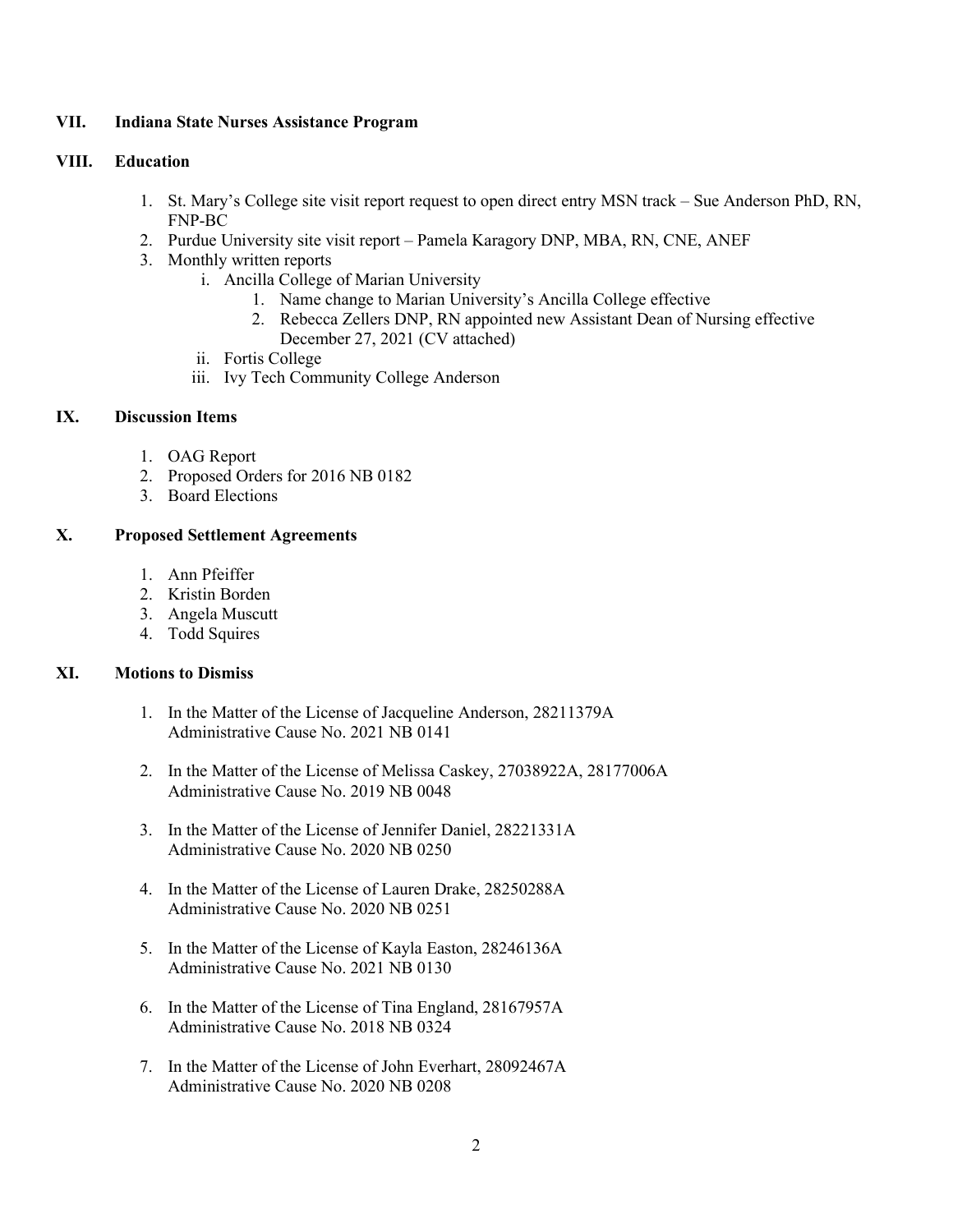- 8. In the Matter of the License of Kevin Farley, 28218019A Administrative Cause No. 2020 NB 0139
- 9. In the Matter of the License of Paige Gilbert, 28125633A Administrative Cause No. 2021 NB 0100
- 10. In the Matter of the License of Nicole Graber, 28174787A Administrative Cause No. 2021 NB 0194
- 11. In the Matter of the License of Pamela Huckelby, 28210269A Administrative Cause No. 2021 NB 0136
- 12. In the Matter of the License of Jeremy Kindle, 28231591A Administrative Cause No. 2020 NB 0206
- 13. In the Matter of the License of Laura Knox, 28086928A Administrative Cause No. 2021 NB 0051
- 14. In the Matter of the License of Christy Lewis (f.k.a., Christy Raszkowski), 28140810A Administrative Cause No. 2021 NB 0128
- 15. In the Matter of the License of Angel McGavic, 28186108A Administrative Cause No. 2021 NB 0135
- 16. In the Matter of the License of Carol Reynolds, 28130777A Administrative Cause No. 2019 NB 0198
- 17. In the Matter of the License of Amy Rivers, 28208290A Administrative Cause No. 2020 NB 0214
- 18. In the Matter of the License of Shannon Shidler, 28194115A Administrative Cause No. 2021 NB 0168
- 19. In the Matter of the License of Ali Winningham, 28230952A Administrative Cause No. 2021 NB 0144

# **XII. Final Hearings**

- 1. In the Matter of the License of Nancy Rogers, 27048555A CONTINUED Administrative Cause No. 2019 NB 0192
- 2. In the Matter of the License of Eric Moon, 28249935A Administrative Cause No. 2019 NB 0209
- 3. In the Matter of the License of Christina Van Dyke, 27054928A, 28174914A CONTINUED Administrative Cause No. 2020 NB 0115
- 4. In the Matter of the License of Tamika Gentry, 27067286A Administrative Cause No. 2020 NB 0135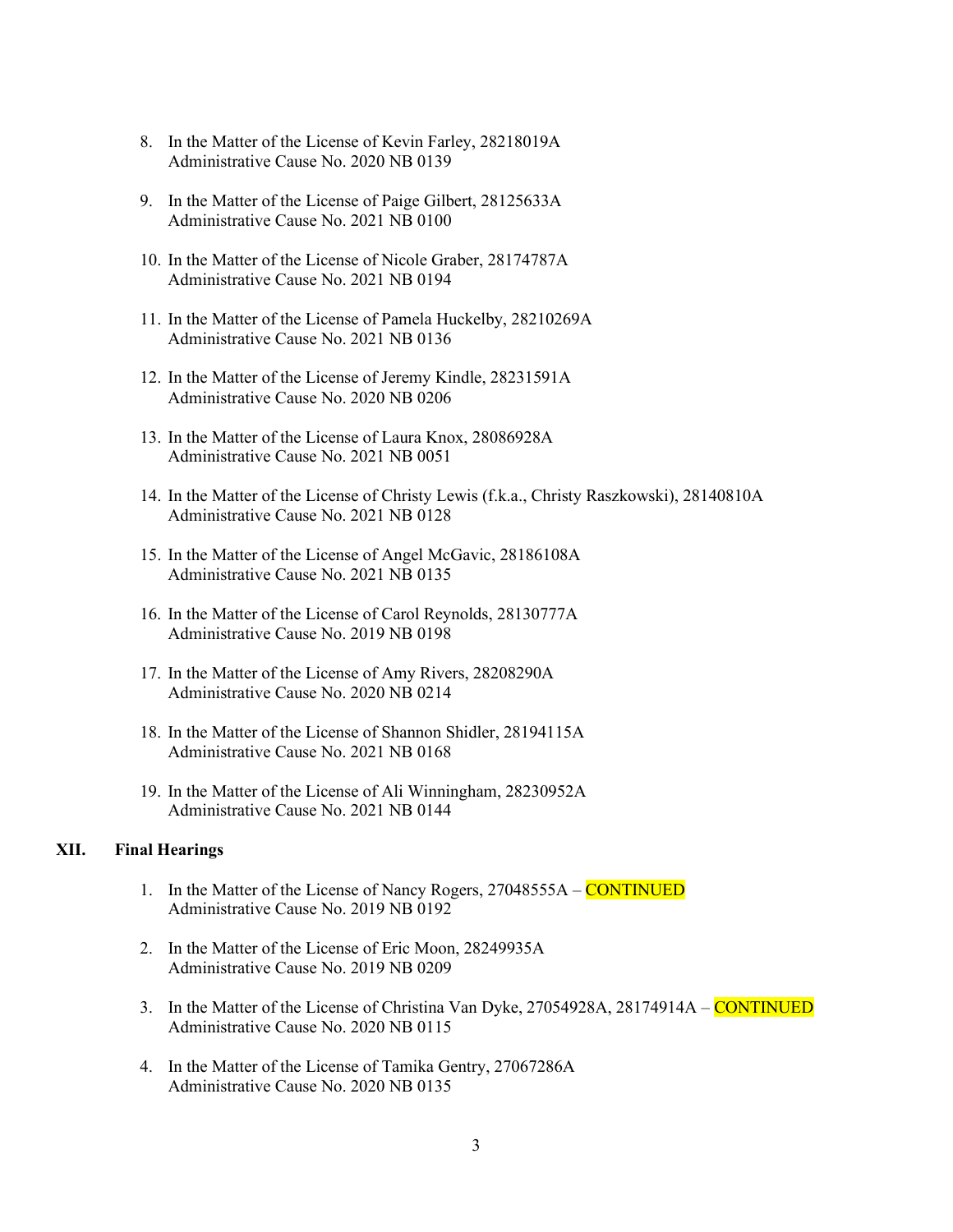- 5. In the Matter of the License of Melissa Hay, 28200329A CONTINUED Administrative Cause No. 2020 NB 0138
- 6. In the Matter of the License of Lorelei Harsha, 28127288A Administrative Cause No. 2020 NB 0165
- 7. In the Matter of the License of Kimberly Dedic, 27049102A CONTINUED Administrative Cause No. 2020 NB 0222
- 8. In the Matter of the License of Claire Pilkerton, 28234118A CONTINUED Administrative Cause No. 2020 NB 0223
- 9. In the Matter of the License of Michael Swenk, 27074781A CONTINUED Administrative Cause No. 2020 NB 0224
- 10. In the Matter of the License of Stacey O'Hara, 28194358A CONTINUED Administrative Cause No. 2020 NB 0225
- 11. In the Matter of the License of Keisha Aldridge, 28226682A CONTINUED Administrative Cause No. 2020 NB 0226
- 12. In the Matter of the License of Alice Zornes, 27072134A Administrative Cause No. 2020 NB 0233
- 13. In the Matter of the License of Kitty Price, 27076043A CONTINUED Administrative Cause No. 2020 NB 0244
- 14. In the Matter of the License of Randa Rigdon, 28201884A CONTINUED Administrative Cause No. 2020 NB 0248
- 15. In the Matter of the License of Amy Rivers, 28208290A (pending MTD) Administrative Cause No. 2020 NB 0214
- 16. In the Matter of the License of Marianne Dickey, 28100114A, 71003302A Administrative Cause No. 2020 NB 0129

### **XIII. Reinstatement**

1. In the Matter of the License of Carianne Holly, 27059540A Administrative Cause No. 2017 NB 0174

#### **XIV. Petitions for Summary Suspension**

- 1. In the Matter of the License of Dana Hoskinson, 28246275A Administrative Cause No. 2022 NB 0007
- 2. In the Matter of the License of Carol Bell, 28212981A Administrative Cause No. 2022 NB 0008

### **XV. Adjournment**